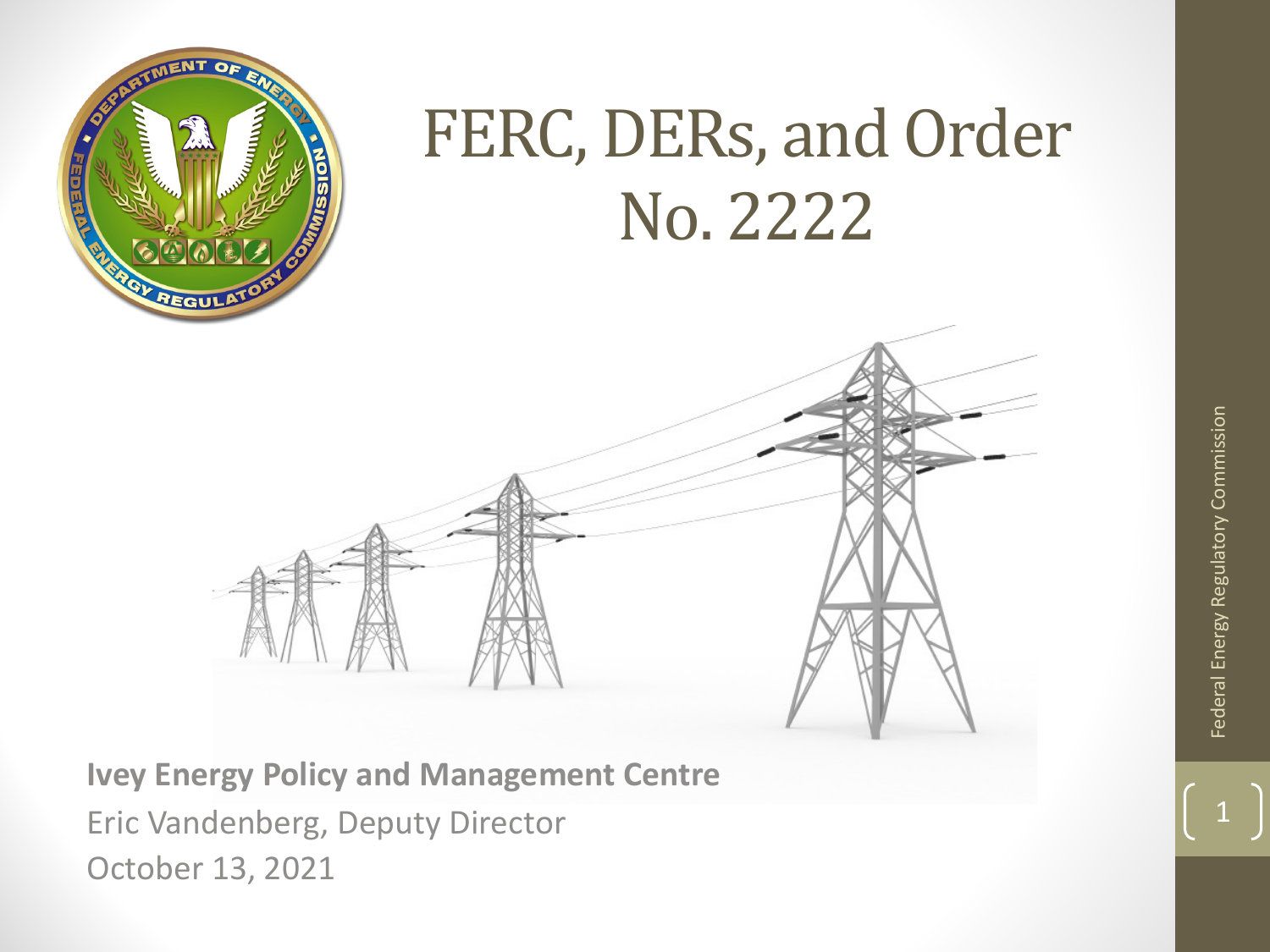# Long Road to DER Reform

- November 2016 Proposed Changes to RTO/ISO Market Rules to require participation of storage *and*  **DER<sub>s</sub>**
- February 2018 Commission finalized Storage rule *but not* DER rule.
	- Commission Determined that DER rules needed additional work before being finalized
- September 2020 Commission finalized DER Rule
- Compliance filings CAISO and NYISO pending, others due early 2022

2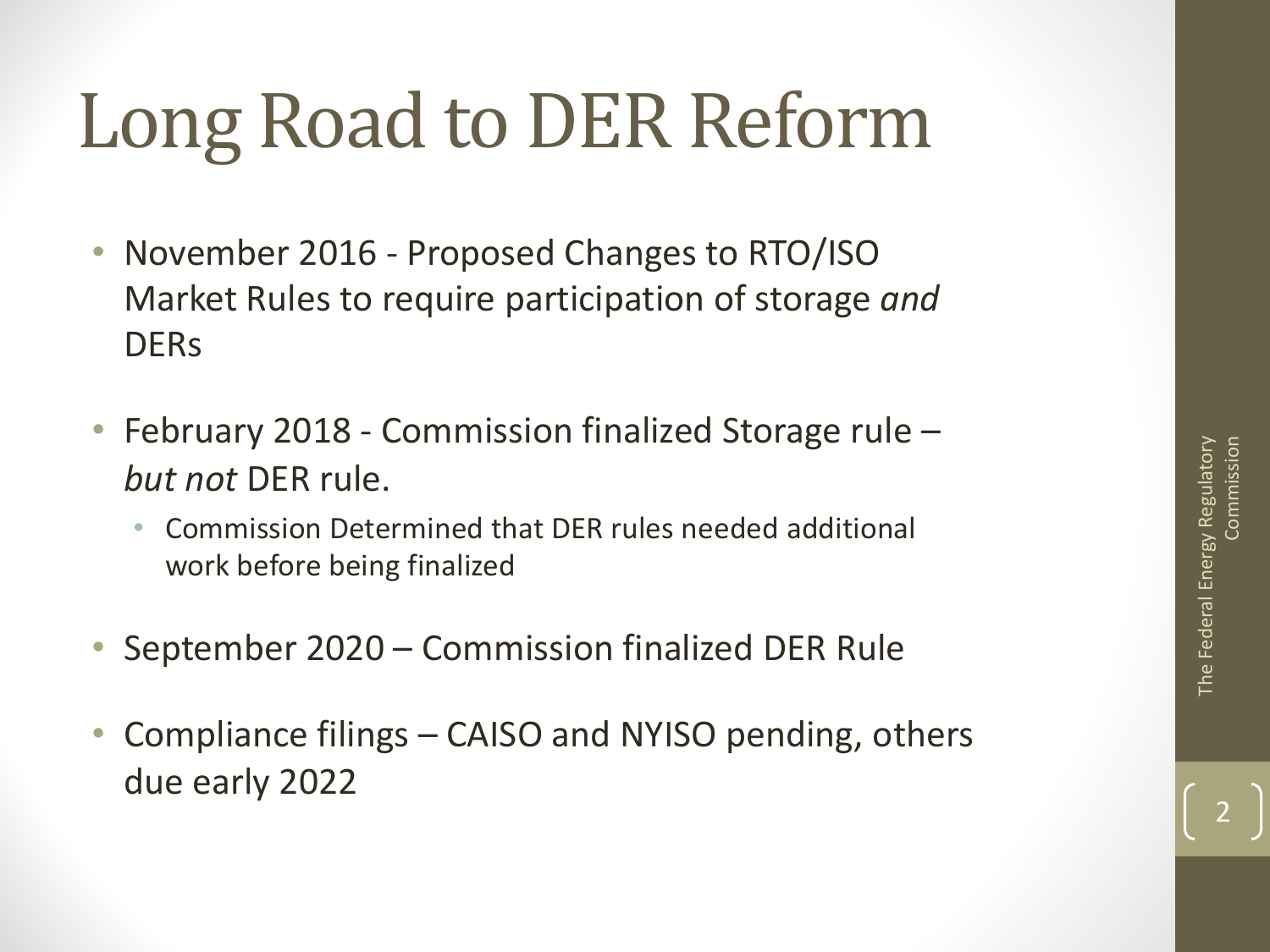3

## Order 2222: Requirements

- Finds existing RTO/ISO market rules are unjust and unreasonable in light of barriers that they present to the participation of DER aggregations in the RTO/ISO markets.
- Defines a DER as "any resource located on the distribution system, any subsystem thereof or behind a customer meter."
	- May include, but are not limited to, resources that are in front of and behind the customer meter, electric storage resources, intermittent generation, distributed generation, demand response, energy efficiency, thermal storage, and electric vehicles and their supply equipment.
- RTOs/ISOs must amend their tariffs to allow DER aggregators to participate in their markets
	- Defines a DER aggregator as "the entity that aggregates one or more DERs for purposes of participation in the capacity, energy and/or ancillary service markets of the RTOs and/or ISOs." The DER aggregator is the RTO/ISO market participant, not the DER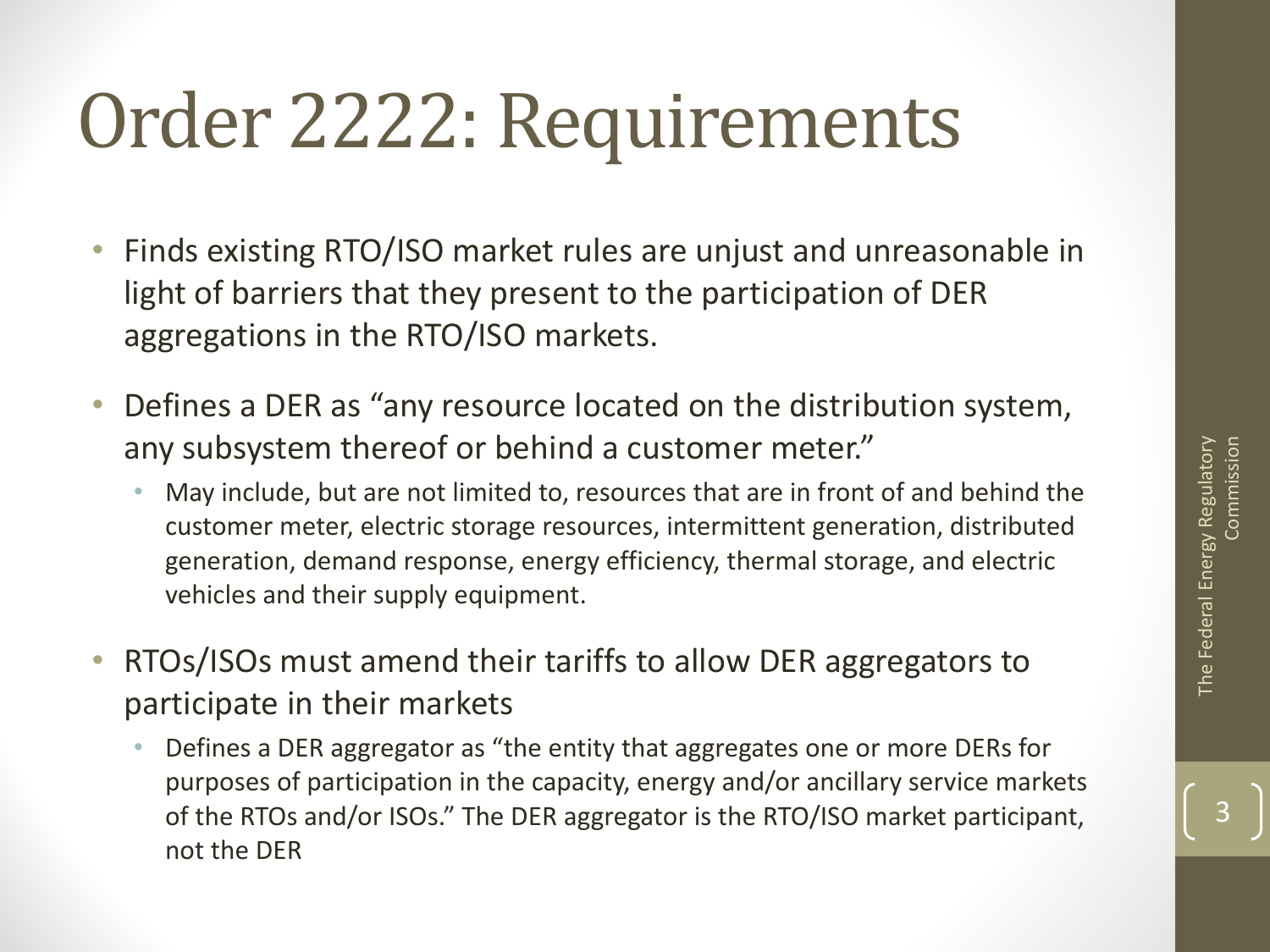### **Other Notable Requirements**

- Heterogeneous aggregations (e.g., storage plus demand response) and single resource aggregations must be allowed
- Minimum individual resource size is 100kW, Maximum individual resource size is 20MW
- Must have a comprehensive and non-discriminatory process for timely review by a distribution utility for addition or removal of individual DERs that comprise a DER aggregation
- Must establish a process for ongoing coordination, that addresses data flows and communication among RTO/ISO, the DER aggregator, and the distribution utility.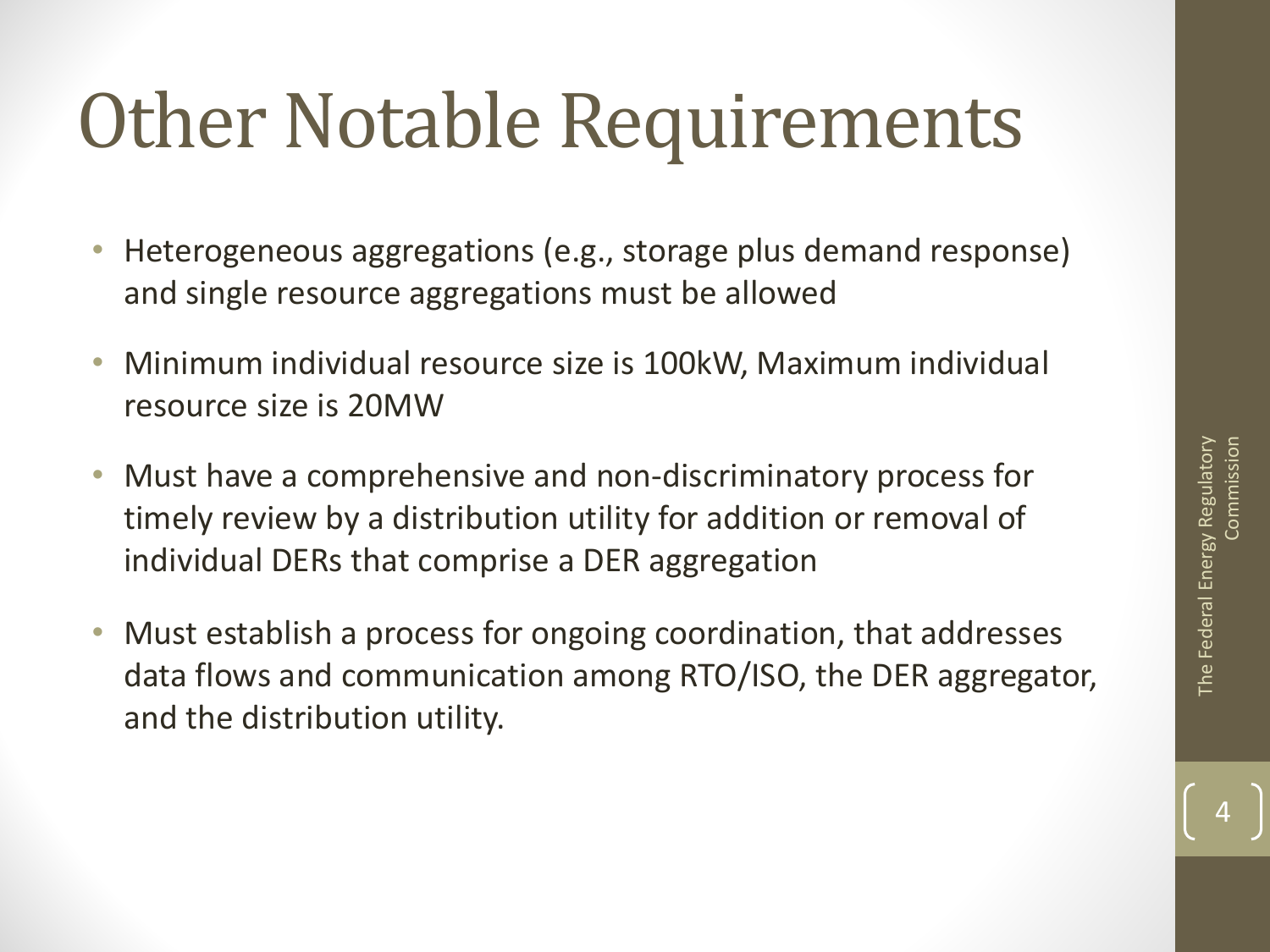## State/Federal Jurisdiction

- Commission exercises jurisdiction over the sales by DER aggregators into the RTO/ISO markets.
- But nothing in rule preempts the right of states and local authorities to regulate the safety and reliability of the distribution system.
- The Final Rule establishes a state "opt-in" mechanism for small utilities (4 million MWh or less)
- Commission declined to exercise jurisdiction over the interconnection of a DER to a distribution facility when that resource interconnects for the purpose of participating in RTO/ISO markets exclusively through a DER aggregation. State or local law will govern.